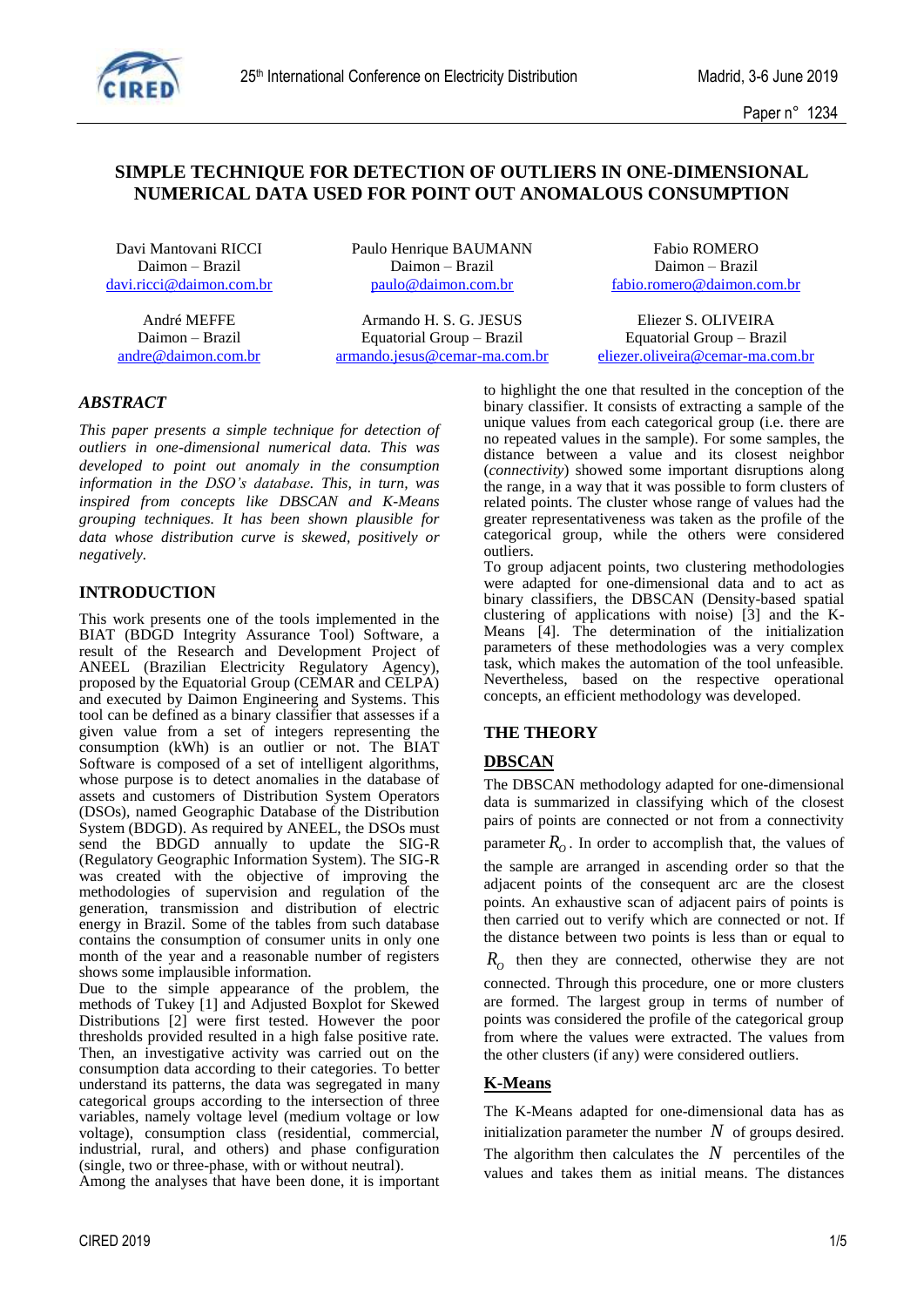

between each point and each mean are calculated. Based on this, the points are rearranged so that they are allocated in the group that has the closest mean, and.then the means are recalculated. The process repeats itself until the means do not suffer further changes. Just like the procedure used in the previous technique described, the largest group is taken as the profile, and the values from the other groups are dubbed outliers.

#### **BIAT Binary Classifier**

For the application of the method, a curve is obtained from the arrangement of the sample values in ascending order. This curve is then approximated by an arc formed by the union of two line segments. The first step is to unite the extreme points of the arc by a line segment. Then, the farthest point of the arc to that line is taken as the divider point, splitting the set in two. The next step is to define the aforementioned two segments: From the first point to the divider point there is a line segment, and from the divider point to the last point of the arc, there is another line segment. The context is illustrated in [Figure](#page-1-0) [1.](#page-1-0)



<span id="page-1-0"></span>**Figure 1 - Division inferred by BIAT Binary Classifier.**

The slopes of the straight line segments used in the approximation represent the means of the variation rates of the two arcs segments resulted from the division. One feature noted in the data analysis was that for cases where the slopes of the straight segments are significantly different from each other, the range of lower slope values had greater representativeness (largest number of points), indicating that the values that define the profile are closer together. The algorithm acts recursively on the longest arc. The stopping criterion is defined by equations (1) and (2).

$$
\Delta Y_{MEAN} = \left(\frac{1}{N} \sum_{j=1}^{N} \left| \Delta Y_j \right| \right) \tag{1}
$$

$$
R = \frac{N_{Sample}}{N_{Data}}
$$
 (2)

Equation (1) calculates the mean connectivity of the arc subject to the next iteration and has a similar meaning to that of connectivity  $R_0$ , but with greater adaptive capacity. Equation (2) is the ratio of the sample size and the mass to which the sample was extracted, used to preserve the representativiness of the sample.

### **APPLICATION INTO COMPANY**

It is convenient to highlight some details that have made the problem challenging despite its simple appearance. The first is that the database available contains the consumption of only one month of the year for all the consumers associated to the electric power distributor, therefore avoiding the usage of historical information to discern which values are plausible and which are not. Another issue is the target audience of the software, that are not expected to have deep knowledge in statistics to adjust a complex technique. Thus, the simpler and more automated the tool, the more suitable for its target audience. The tool was developed so that the data quality managers of the BDGD simply run it on the desired data and then execute a manual inspection of the positives. As expected, if the parameters of the technique are made too tight aiming no false negatives, there will probably be a high false positive rate, increasing the volume of data do be double-checked. A tradeoff must be found, and for sake of parsimony, the authors think it is preferable to guarantee the non-occurrence of false positives with a low false negative rate.

#### **Insertion of the tool in the management of the data's quality register**

The team of DSO responsible for managing the BDGD data quality runs the tool on the customers' consumption table. . It groups consumers categorically (voltage level, consumption class and phase configuration). On each categorical group, it extracts the sample of unique values. On these, the binary classifier is applied. So, it returns the set of consumers whose consumption value was identified as implausible. The managers of the BDGD then carry out a manual inspection, quantifying the false and true positives. True positives are fixed and adequate. The failure in database record is initially identified by the anomaly in the consumption value as a function of the categorical group. However, the consumer registry is not limited to the categorical variables and monthly value of electric energy consumption. It also contains its georeferenced information, which allows an intrinsic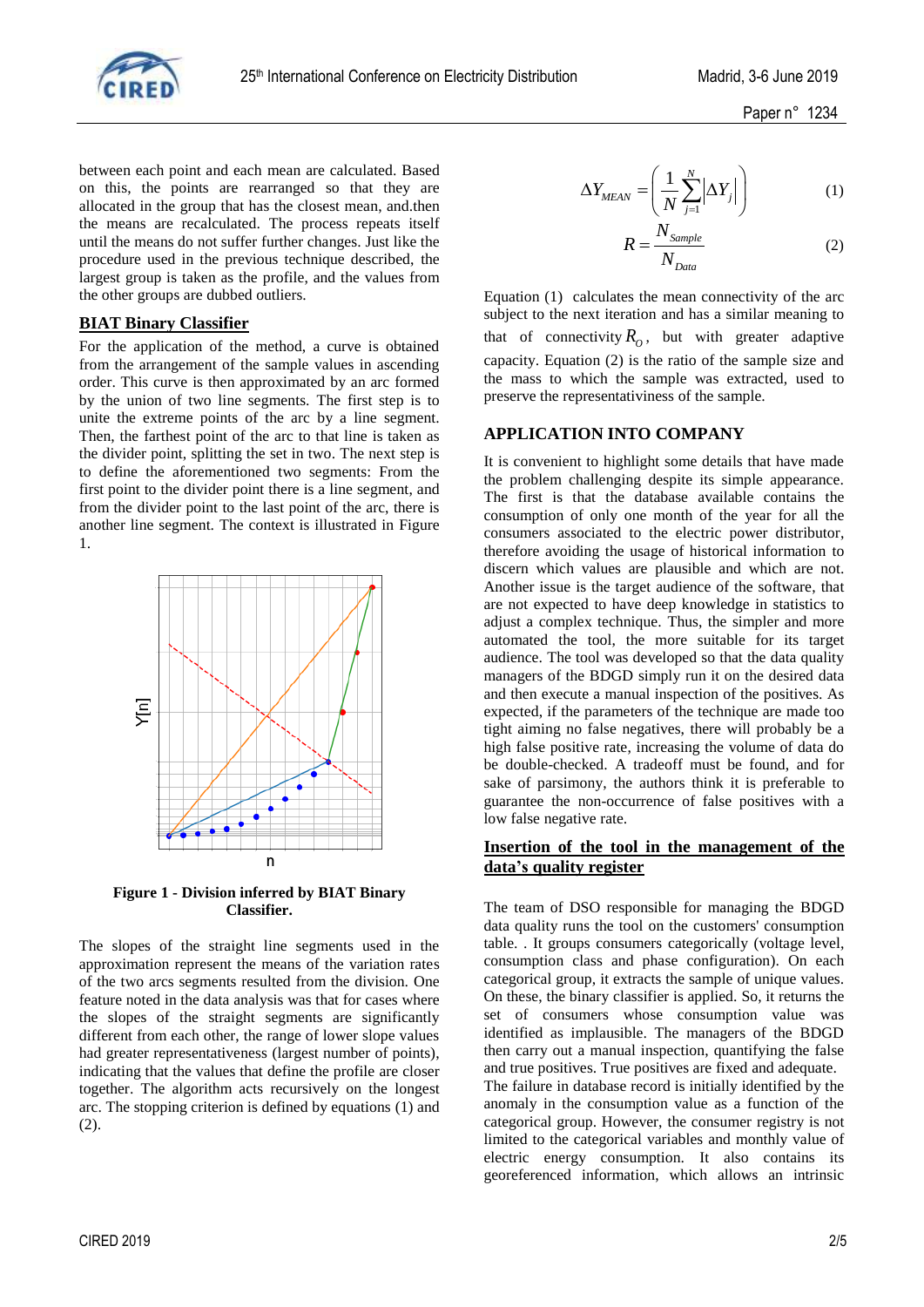

mitigation in the process of altering the database records, which begins in the measurement of the electrical energy consumed and ends in the registration in the BDGD. The investigation based on the inconsistency of consumption may point to other issues besides the inconsistencies of consumption values such as an infringing commercial activity.

## **VALIDATION OF DATA – IN PROGRESS**

In binary classifiers, either the classification is right or wrong. Because of that, the performance of the classifier is measured as a function of the amounts of hits and misses in reject or not the null hypothesis "The value Yi is not an outlier" for a representative sample. Given these figures, it is quantified the true positives (TP), false positives (FP), true negatives (TN) and false negatives (FN).

The analysis of the performance of BIAT's binary classifier is verified on a sample set. The tool operates grouping the sampled values categorically (consumption class, number of phases and voltage level). Then, the consumers are rearranged into two subsets, one with outlier consumption and other with regular consumption. The number of registers for the second subset is much larger than the number of the first subset. However, in order to avoid the impact of such prevalence in the analysis that could skew the conclusions, it is performed a stratified sampling with each stratum having the same size. The information used to stratify is the classification made by the tool.

The reference values to assess if the tool has made the right classifications for each consumption of the sample is based on the monthly consumption data coming from the DSO's billing system for the last 12 months. Using these data, a model is elaborated for each consumer unit to estimate its average consumption. Using the model, consumption prediction intervals were calculated, whose probability of containing the real value is 80%. These intervals are taken as limits to quantify successes and failures in the process of classification (as credible or improbable) of consumption information by BIAT.

The chosen figures of merit were sensitivity, precision and accuracy. The sensitivity is the ratio of positives detected (true positives) to the total positives (false negatives and true positives). Sensitivity is depreciated by the occurrence of false negatives. Precision is defined by the ratio of positives detected (true positives) to the number of objects denoted as positive, whether false or true. Precision is depreciated by the occurrence of false positives. Sensitivity and precision were chosen as performance metrics because they point the way to reduce database records inconsistencies with efficiency (i.e. with minimal false positives). On the other hand, accuracy shows a general performance measure. It is calculated by the ratio of total hits (true positives and negatives) to the total objects evaluated.

For a solid validation of the binary classifier

performance, it has to be compared with algorithms that, for the context, are defined as baselines through a hypothesis test named Sign Test [5]. The baselines chosen were Zero Rule and Random Guessing. The Zero Rule was chosen because it is the simplest classification method, whose mechanism is to reject the null hypothesis for all instances or not to reject it due to its prevalence. If the prevalence of positives is greater than 50% of the population, then the null hypothesis is rejected for all objects in the sample, otherwise it is not rejected. This has no significant predictive ability, but it is useful to be used as a benchmark in binary classifier validation tests. Its for such application can be found in [6]. It is assumed that the occurrence of database records inconsistencies is less than non-occurrence, so it is estimated that the number of positives is less than the number of negatives. Because of this, Zero Rule will not reject the hypothesis for all instances and its misclassifications will be only false negatives. So this is a good comparator if the statistic evaluated is the sensitivity. However, the accuracy, as described, is the ratio of all hits (whether true or negative) and all objects evaluated, so this statistic is influenced by both the nature of classification errors (false positives and false negatives). That said, Random Guessing was chosen so that it was also considered false positives in the comparative process, even though it is a counter-indicated methodology for this situation [7]. This also consists of a simple mechanism, since from the proportion on the sample under study Random Guessing randomly ranks the instances.

The Sign Test aims to compare the random variables over a same group of instances, which were obtained by different processes or at different instants. For this case, performance statistics are calculated for all classifiers in question. The test of the signal evaluates whether the contrast in the performance is associated with the different operational mechanics that constitute them or it is reduced to a random event.

### **ANALYSIS AND RESULTS**

In this context, an outlier detector, besides being precise and sensitive, it also needs to be autonomous and easy to operate. Given this, besides a real scenario extracted from the DSO's database, three other scenarios were derived with the purpose of highlighting the disadvantages of the rejected techniques and advantages of the elaborated technique.

The real scenario (A) is formed by all the low-voltage single-phase residential consumers, whose consumption range varies from 1 to 366,110 kWh and consists of 1,782,860 records. The first derived scenario (B) was obtained by removing from A the records ranging from 50 kWh to 100 kWh (exclusion of 559,842 records). The second derived scenario (C) was obtained by purging from scenario A the largest outliers, whose consumption ranges from 10,356 kWh to 366,110 kWh (exclusion of 9 records, or 0.0005%). Finally, the third derived scenario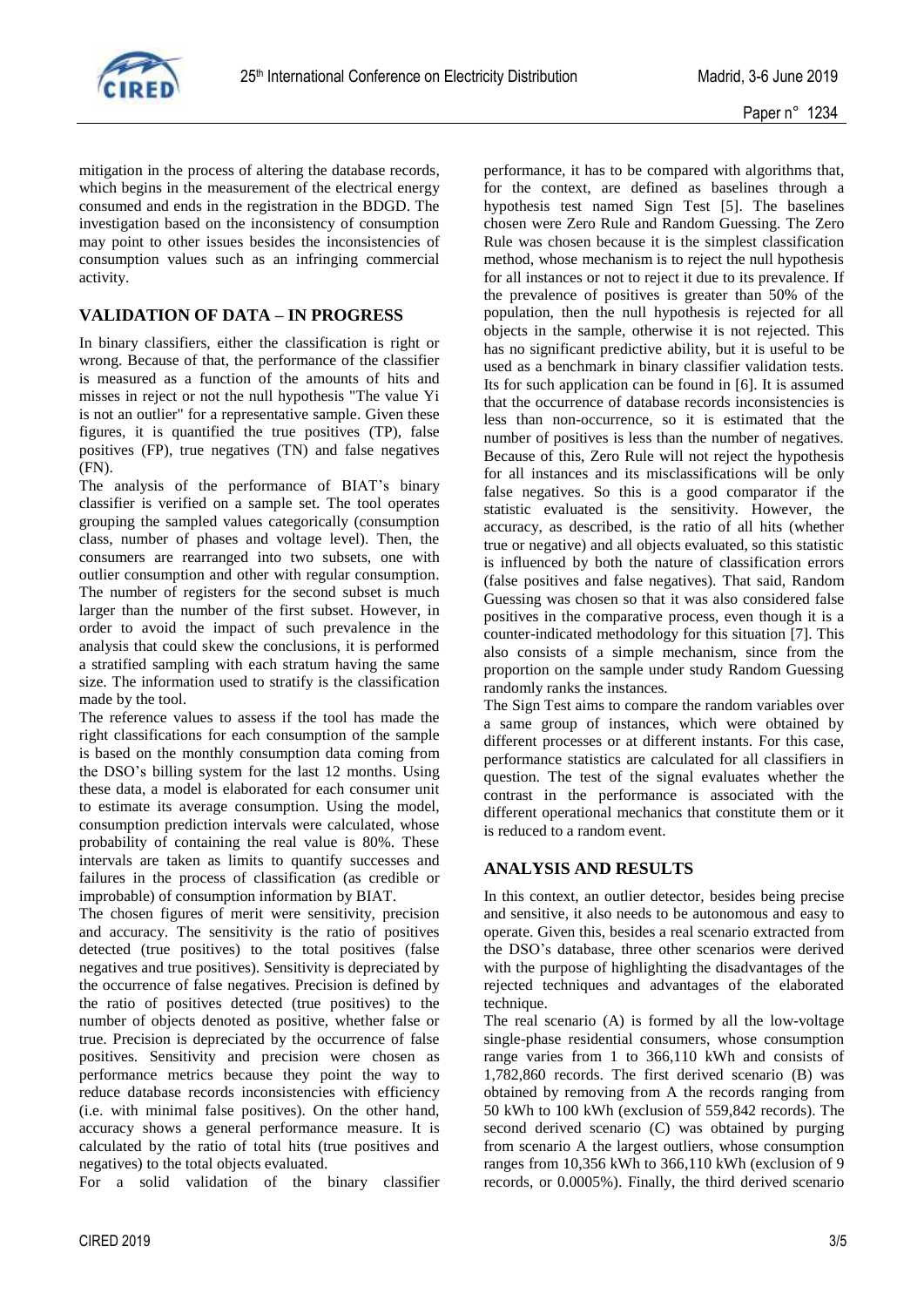

(D) was obtained from the intersection of the scenarios B and C.

The BIAT Binary Classifier was subjected to a calibration process, in which the default parameters were estimated for the tool. They were adjusted aiming high precision and sensitivity for all categorical classes, prioritizing those of greater representativeness. The average connectivity adopted was  $\Delta kWh = 1.5kWh$  and the adopted ratio was  $R = 0.05$ . The profile consumption interval resulted from the analysis of the real scenario by BIAT's classifier (using default parameters) was used to calibrate the initialization parameters of the other methodologies. Given this, a connectivity value of  $R_0 = 8$  kWh was used for DBSCAN and 4 clusters for K-Means, among which only one is taken as profile and the others are rejected. Standard Box Plot (or Tukey method) and Adjusted Box Plot techniques do not require boot parameters, since they point out the profile's limits from

percentiles. **Erro! Fonte de referência não encontrada.** shows the intervals calculated by the Standard Box Plot (or Tukey method) and Adjusted Box Plot techniques for each scenario. The records not contained in the intervals are rejected and pointed out as anomalous.

**Table 1 – Intervals [kWh]**

|                 |                          | $1.4010 \pm 1.11001 \times 1.1001$ |                          |        |
|-----------------|--------------------------|------------------------------------|--------------------------|--------|
| <b>Scenario</b> | <b>Standard Box Plot</b> |                                    | <b>Adjusted Box Plot</b> |        |
|                 | $-86.0$                  | 290.0                              | 0.59                     | 437.02 |
| B               | $-184.5$                 | 403.5                              | $-117.28$                | 472.64 |
| C               | $-86.0$                  | 290.0                              | 0.59                     | 437.02 |
| D               | $-184.5$                 | 403.5                              | $-117.28$                | 472.64 |

The narrow ranges previously presented lead to relatively high rates of positives (alleged outliers), as shown in **[Table](#page-3-0)** 2, which shows the percentage of the total number of records of each scenario thus classified. Narrow bands and exuberant amounts of positives in the context are strong indications of low precision. Although the methodology is highly sensitive and autonomous, its usage is undesirable because its low precision and hence large number of positives (among them many false positives) makes assiduous positive verification activity unfeasible.

**Table 2 – Positive Rate [%]**

<span id="page-3-0"></span>

| $1400C = 10800C$ Name $1701$ |                          |                          |  |  |
|------------------------------|--------------------------|--------------------------|--|--|
| <b>Scenario</b>              | <b>Standard Box Plot</b> | <b>Adjusted Box Plot</b> |  |  |
|                              | 6.54                     | 2.25                     |  |  |
|                              | 4.14                     | 2.61                     |  |  |
|                              | 6.54                     | 2.25                     |  |  |
|                              | 4.14                     | 2.61                     |  |  |

**Erro! Fonte de referência não encontrada.** presents the intervals of the profiles offered by the clustering techniques acting as binary classifiers. In Table 4, it is shown the proportions of positives detected by each classifier in each scenario.

| Table 3 – Intervals [kWh] |                |               |             |  |
|---------------------------|----------------|---------------|-------------|--|
| <b>Scenario</b>           | <b>K-Means</b> | <b>DBSCAN</b> | <b>BIAT</b> |  |

| А | 2564 |     | 2170 | 2197 |
|---|------|-----|------|------|
| в | 2608 | 101 | 2170 | 2197 |
| C | 1000 |     | 2170 | 2392 |
| D | 1026 | 101 | 2170 | 2392 |
|   |      |     |      |      |

Despite the relationship of inverse proportionality noted between the mean value of connectivity for a group of records contained in a given range of consumption and their respective representativeness in the group, connectivity disturbances may be common.

In the operational perspective of DBSCAN, a disturbance can mean the division of records into different groups. This, in turn, can lead to countless false positives in the classification process.

Since DBSCAN connectivity was set at 8 kWh, any connectivity value above that level would lead to an unwanted profile split. This situation can be verified by comparing the scenario A with scenarios B and D, where the excluded range (50 to 100 kWh) causes a split in the profiles obtained by DBSCAN (i.e. instead of 1 kWh to 2,170 kWh, it became 101 kWh to 2,170 kWh). This change increased the positive rate from 0.019% to 32.289%. On the other hand, DBSCAN still has the advantage of not having strong influences due to excessively anomalous values, which can be verified by comparing scenario A and C, whose largest outliers were excluded.

|                 | Table 4 – Positive Rate [%] |               |      |  |  |
|-----------------|-----------------------------|---------------|------|--|--|
| <b>Scenario</b> | <b>K-Means</b>              | <b>DBSCAN</b> | RIAT |  |  |
|                 | 0.013                       | 0.019         | 0.02 |  |  |
| B               | 0.018                       | 32.289        | 0.03 |  |  |
|                 | 0.172                       | 0.018         | 0.01 |  |  |
|                 | ገ 231                       | 32.289        | ന    |  |  |

The K-Means technique, in turn, is based on measures of central tendency. Because of this characteristic, extremely anomalous values in the mass provide significant influence on the profile limits and they can be verified by comparing the limits obtained by the technique in the scenario A with the ones obtained in scenarios C and D. On the other hand, anomalies in connectivity do not cause significant influences, as it can be seen comparing the scenario A and B.

The BIAT binary classifier carries the advantage of the cluster techniques presented, which can be noticed in all scenarios, since the intervals of the profiles were minimally altered, as well as the respective positive rates.

### **CONCLUSION**

The operational philosophy of the BIAT Binary Classifier was inspired by the DBSCAN and K-Means techniques, since the former suggested the concept of connectivity and the latter the use of measures of central tendency for clustering, but applied on the connectivity values and not on the consumption values.

The union of the concept of measures of central tendency and the concept of connectivity was possible through the